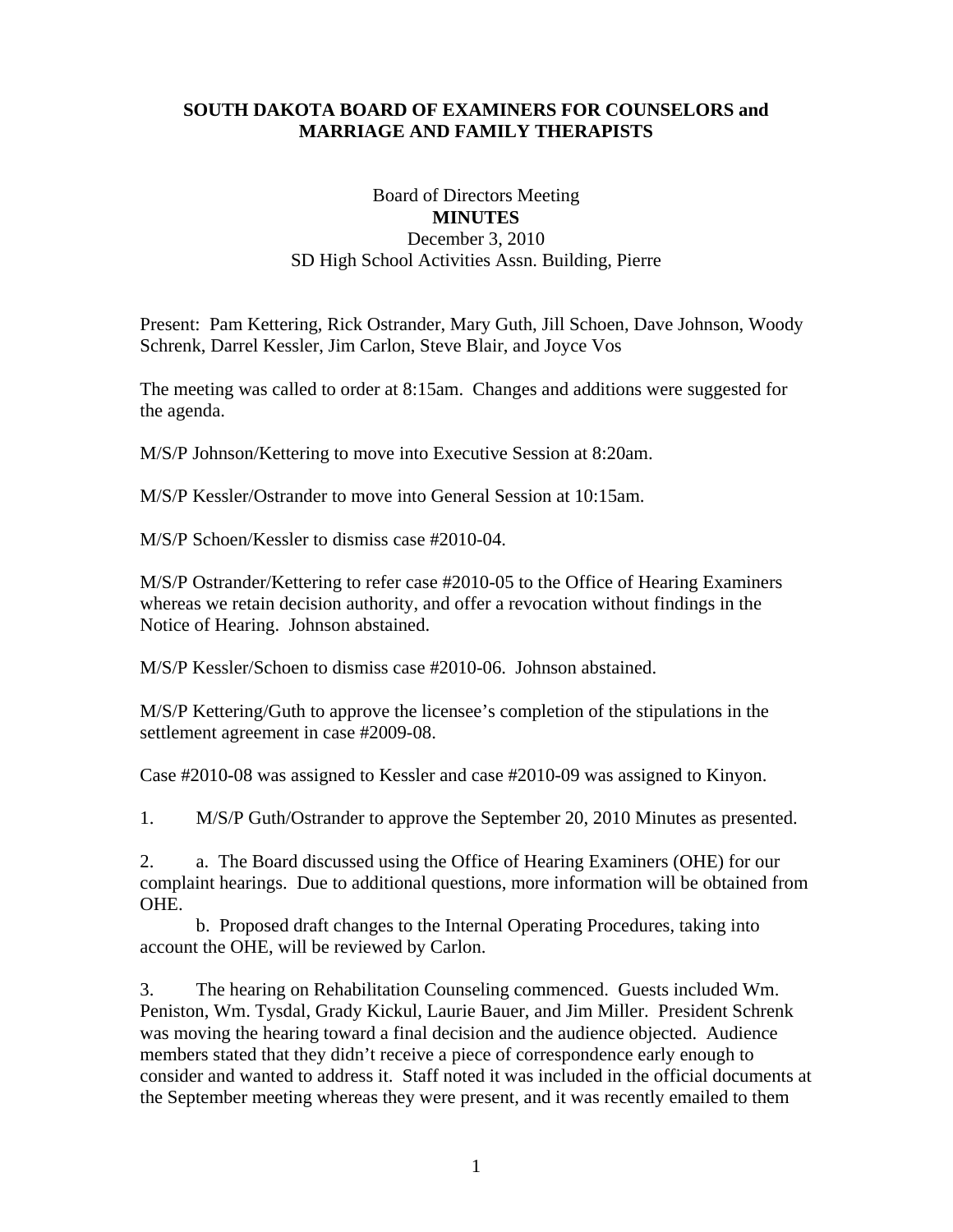upon request. Carlon spoke to the procedures of getting to a final decision. The hearing was conducted.

 Johnson made a motion and Kettering seconded the motion that the board issue a Declaratory Ruling that in interpreting the statute, vocational rehabilitation counseling does not fall under the board's jurisdiction of the mandatory practice law. Guth called the question and Ostrander abstained from the call. The motion carried and Ostrander abstained. Carlon will prepare the Declaratory Ruling and bring it to the board for approval.

 Kickul mentioned that 90% of the voc rehab counselors were State employees and practicing in SD. He thanked the board for the diligent deliberation; that lots of his questions were answered while listening to the debate, and he stands ready to answer any questions of the board.

 Peniston thanked the board for examining the issue and their diligence, and added that perhaps they'd get added to the exemptions. He stated his phone number was taken out of the counseling part of the phone book. He stated he would with utmost effort refer as necessary.

The hearing concluded at 11:40am.

4. Staff asked questions about Janice Mengenhauser's Application by Endorsement from Nebraska. Staff was directed to send the application through the review process and the reviewer could bring questions to the board if necessary.

5. M/S/P Guth/Johnson to defer the licensing decision about Donna Farrar's Application by Endorsement from Nebraska pending the outcome of Nebraska's investigative review.

6. Staff brought the question of online counseling/therapy requested from a licensee in Iowa. The answer is if the physical presence of counseling is taking place in SD – client resides in SD – the mandatory law is in effect. The licensee could get a license by endorsement if they wish to practice online. It was mentioned that we could put a statement regarding online counseling in our Rules.

7. Staff asked if the fee for annual renewal could be waived for new licenses issued in the latter months of the year. As much as the board understood the possible monetary hardship, the answer was no plus annual renewal is required in §36-32-20.

8. Patricia LaVelle did not appear for her presentation to the board on her ethics CE issue. It was stated that licensees should not email their documents to the board members but go through the office in a timely manner. Schrenk will prepare a letter to LaVelle.

9. Staff updated the board on the 2011 proposed legislation. Only the criminal background check and qualification of board members was moving forward. The others will be considered in the near future and included in the department's Sunset review.

10. AASCB board attendee out-of-state travel requests and the registrations were discussed and planned.

11. Guth summarized her written notes on her attendance at the AMFTRB conference in September. Supervision and endorsement were key topics. The States are encouraged